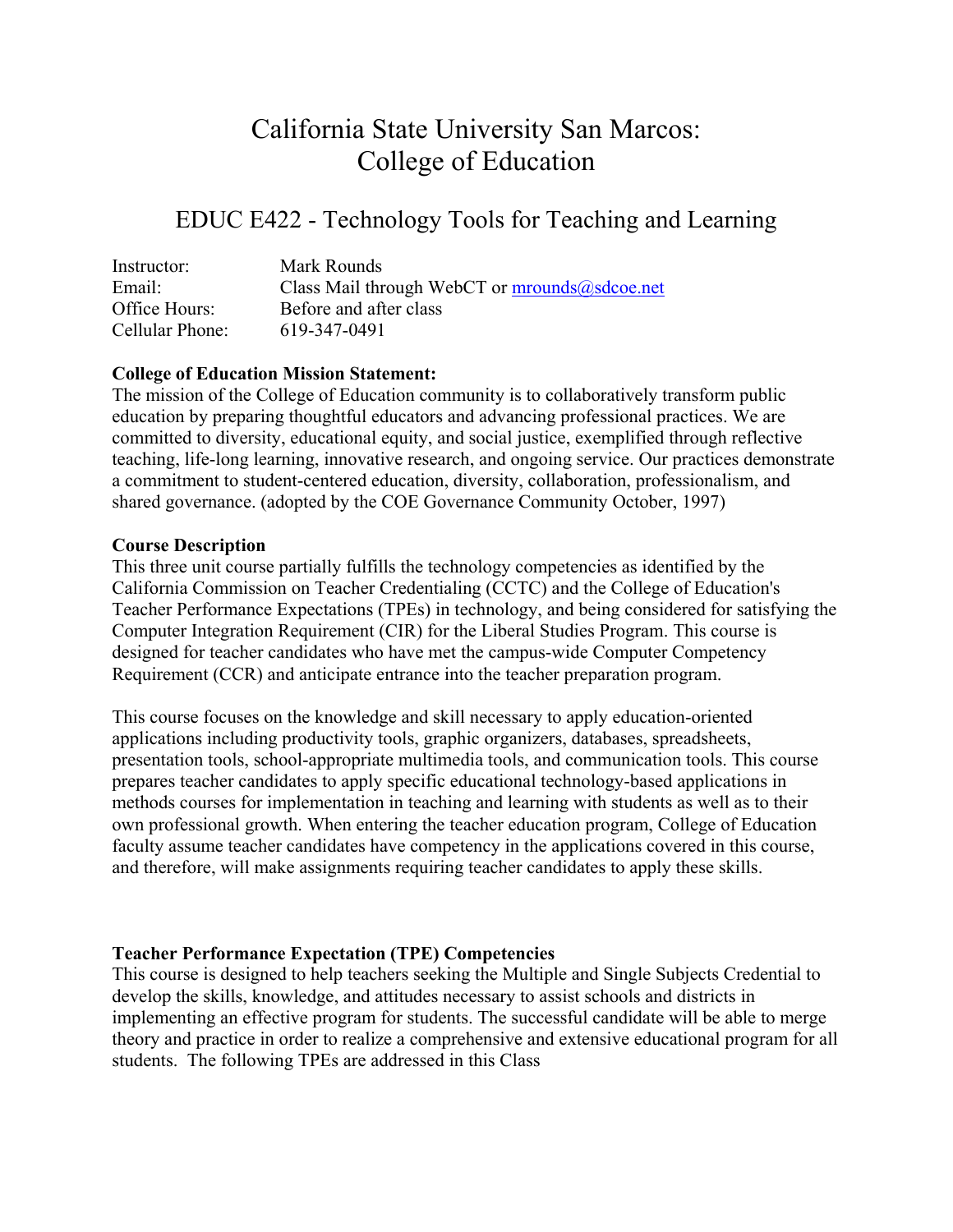# Primary Emphasis: TPE 14 CSUSM Educational Technology (Based on ISTE NETS)

I. Technology Operations and Concepts: Teachers demonstrate a sound understanding of technology operations and concepts. Teachers:

A. Demonstrate introductory knowledge, skills, and understanding of concepts related to technology (as described in the ISTE national Education Technology Standards for Students).

B. Demonstrate continual growth in technology knowledge and skills to stay abreast of current and emerging technologies

V. Productivity and Professional Practice: Teachers use technology to enhance their productivity and professional practice. Teachers:

A. Use technology resources to engage in ongoing professional development and lifelong learning.

B. Continually evaluate and reflect on professional practice to make informed decisions regarding the use of technology in support of student learning.

C. Apply technology to increase productivity.

D. Use technology to communicate and collaborate with peers, parents, and the larger community inorder to nurture student learning.

VI. Social, Ethical, Legal, and Human Issues: Teachers understand the social, ethical, legal, and human issues surrounding the use of technology in PK-12 schools and apply those principles in practice. Teachers:

A. Model and teach legal and ethical practice related to technology use.

B. Apply technology resources to enable and empower learners with diverse backgrounds, characteristics, and abilities.

C. Identify and use technology resources that affirm diversity.

D. Promote save and healthy use of technology resources.

E. Facilitate equitable access to technology resources for all students.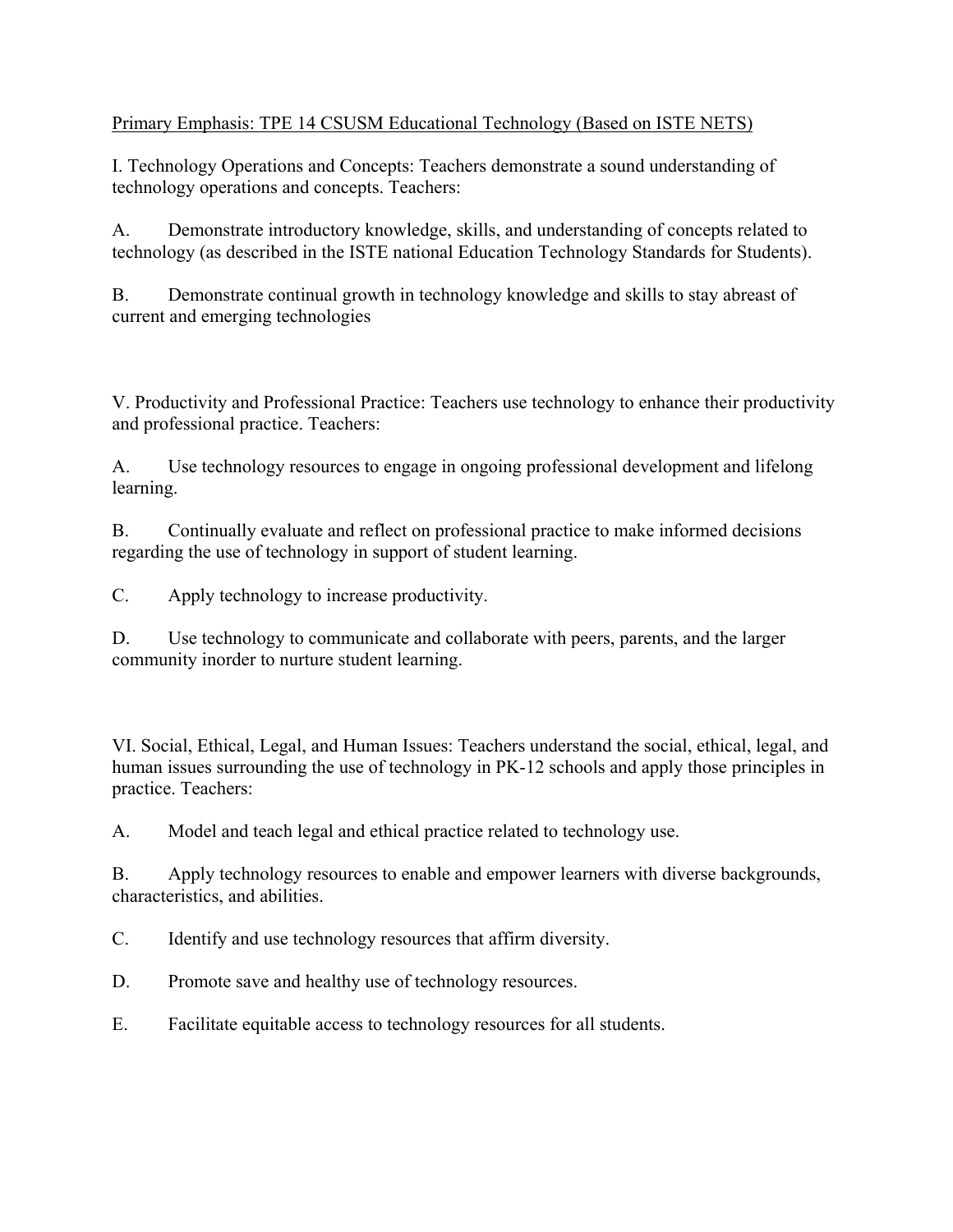Secondary Emphasis:

TPE 4 - Making Content Accessible

TPE 5 - Student Engagement

TPE 6 - Developmentally Appropriate Teaching Practices

TPE 7 - Teaching English Language Learners

TPE 12 - Professional, Legal, and Ethical

TPE 13 - Professional Growth

**Course Objectives:** Teacher Candidates will demonstrate competency in:

1. Meeting the ISTE Standards I,V, VI outlined above

2. Using a set of educational technology tools that are applied in teaching and learning within the credential program and used in public school settings; and

3. Setting up an electronic portfolio for completion in the CSUSM teacher credentialing program.

# **Prerequisites**

The prerequisite for this course is completion of the campus-wide computer competency requirement. This can fulfilled by successful completion of one of the following:

Taking the CSUSM CCR assessment or equivalent course.

Completion of an approved computer literacy course at the community college level.

# **Required Supplies**

- 1. ISTE/CUE Student Membership ( http://www.iste.org/cue/ ) \$45.00/year
- 2. 50 page Spiral Notebook \$1.00
- 3. 1 Mass Storage Device, either a: At least 100 MB Zip Disk - \$10 At least 128 MB USB key drive - \$60 I recommend either the Lexar (Fry's) or the Pen Drive (Radio Shack)

4. At least two CD-R or CD-RW (1x - 8x speed) disks for the portfolio at the end of the semester

5. Pay for Print Card: May be purchased in Academic Hall 202

**The spiral notebook and the mass storage device will be required every class. You will need to sign up for your ISTE/CUE Student Membership within the first week of class in order to keep up with the reading assignments. Assessment**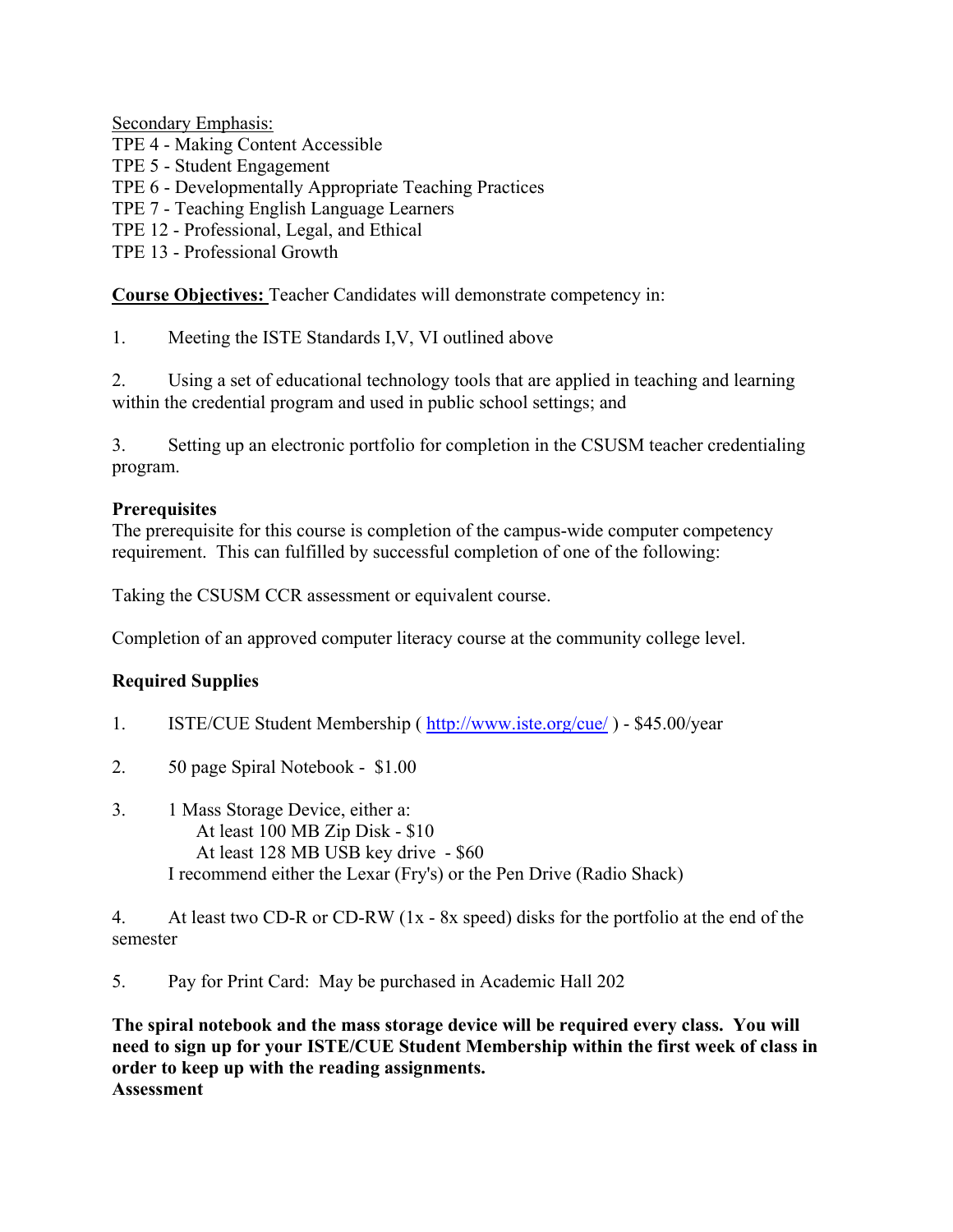In order to successfully complete this course, the assignments must be completed with at least at an acceptable level noted on assignment rubrics. In addition to the assignments described below, performance assessment on the teacher candidate's ability to perform tasks using the software will be assessed. Because the content of this course contributes to passage of multiple TPEs, successful completion is imperative. Failure to successfully complete this course will prohibit a teacher candidate from continuing in the program beyond the first semester. The percentage of weight of each assignment is noted next the description of the topic.

#### **Course Content**

The following themes will be address in the process of the course. Assignments relating to demonstrating competency in operating each of the educational tools will be assessed. Descriptions of the assignments will be available on WebCT.

#### **Theme One: Productivity & Professional Practice 30%**

Journal 1-50 points

Excel Project-30 points

Newsletter -30 points

Backflip Links-15 points

PowerPoint-15 points

Web Page-30 points

Midterm-100 points

Letter of Introduction-10 points

Internet Activity-20 points

#### **Total-300 points**

#### **Theme Two: Education Specific Software 30%**

Software Evaluation Project-200 points

Inspiration/Kidspiration Project-50 points

Journal 2-50 points

**Total-300 points**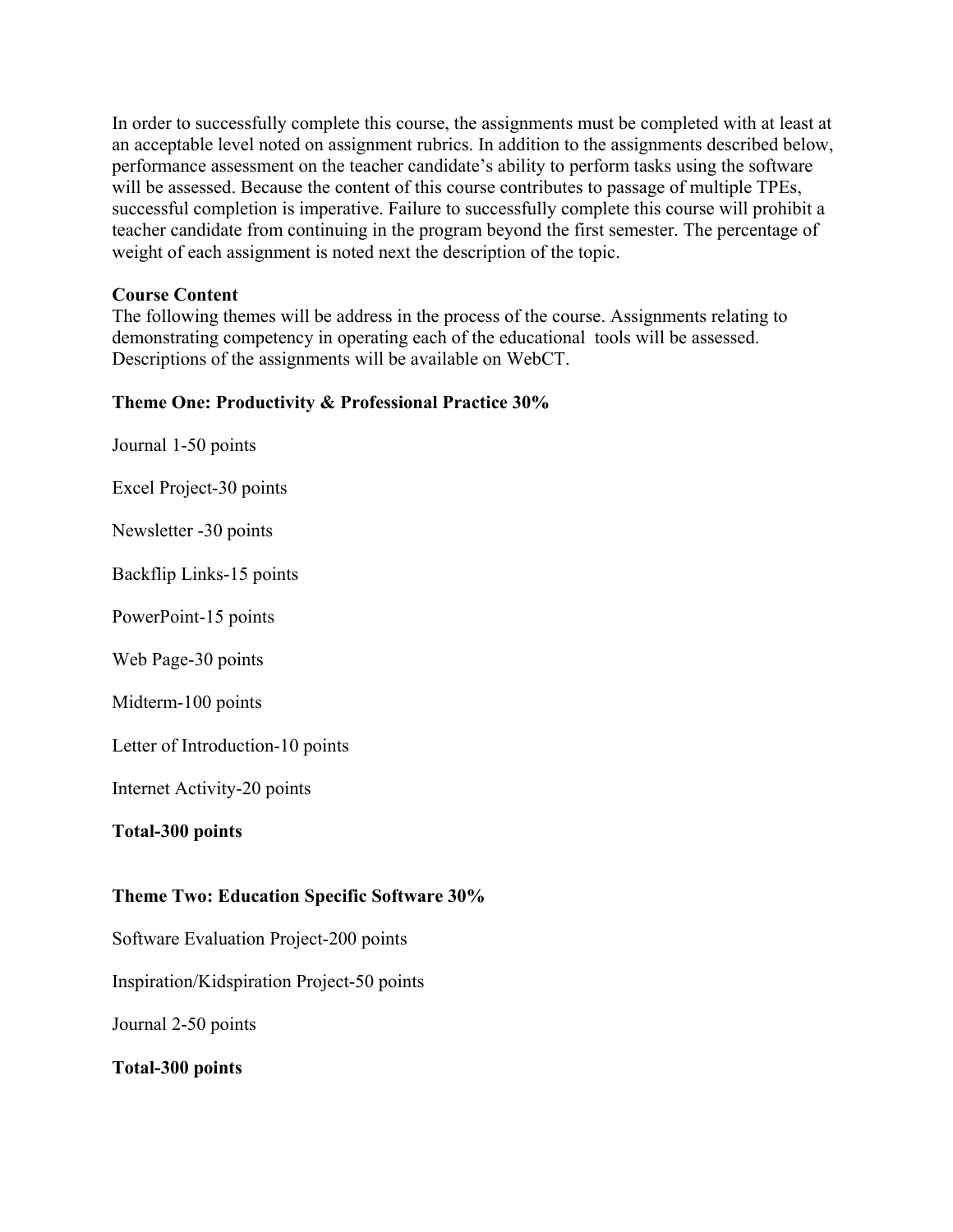#### **Theme Three: Portfolio 30%**

Position Paper Proposal-15 points

Position Paper-100 points

Copyright/Fair Use Project-35 points

Portfolio-150 points

**Total-300 points** 

#### **Class Investment (Attendance, participation and attitude) 10%**

Your investment in this class is demonstrated through regular, prompt class attendance and participation; through active, constructive and creative contributions (both online and in class); and through participation in cooperative, collaborative learning. **100 Points**

#### **Homework**

Because of the interactive nature of the class, students will be expected to have their assignments completed and turned in on time. All assignments are due at the beginning of the class period. Late assignments will only be accepted if there are extenuating circumstances approved by the instructor.

#### **Grading and Assignments**

Final grade will be based on a percent of total points according to this scale: 94-100=A 90-93=A-87-89=B+ 84-86=B 80-83=B-77-79=C+ 74-76=C 70-73=C- $60-69=$ D below  $60=$ F

**College of Education Attendance Policy:** "Due to the dynamic and interactive nature of courses in the College of Education, all students are expected to attend all classes and participate actively. At a minimum, students must attend more than 80% of class time, or s/he may not receive a passing grade for the course at the discretion of the instructor. Individual instructors may adopt more stringent attendance requirements. Should the student have extenuating circumstances, s/he should contact the instructor as soon as possible."